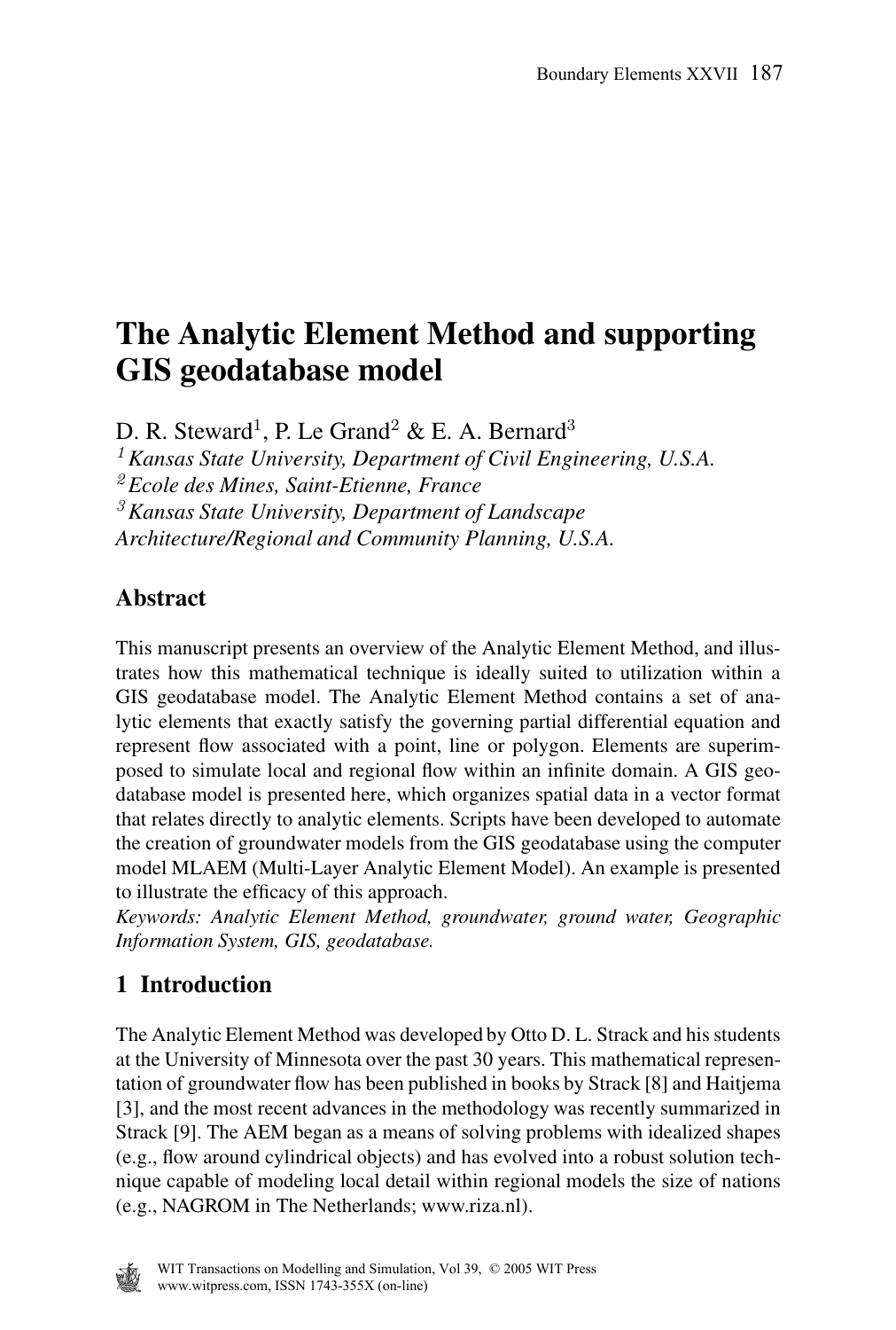GIS geospatial technology has also seen recent technological advances. Geodatabase models have been developed to model surface water hydrology by Maidment [5], and are being integrated with groundwater components by Strassberg and Maidment [10]. To date, groundwater models are limited to raster data organization using Finite Difference and Finite Element Methods.

This manuscript presents the methodology by which groundwater models based upon the Analytic Element Method can be integrated with GIS geodatabase models using vector datasets, implementing and extending an approach put forth by Steward and Bernard [7]. First, an overview of the Analytic Element Method is presented. This is followed by development of an AEM Geodatabase model and an illustrating application.

# **2 Analytic Element Method**

### **2.1 Methodology**

The Analytic Element Method is a technique for solving partial differential equations over domains of either infinite or finite extent. This method obtains a solution using the following steps:

- 1. Discretize boundaries of features within the domain into a set of analytic elements with prescribed geometry.
- 2. Formulate closed-form solutions for each analytic element with two properties: a) they exactly satisfy the partial differential equation, and b) they produce a withdrawal or velocity along the element.
- 3. Solve for unknown strength coefficients to satisfy boundary conditions.
- 4. Evaluate the mathematical expressionsfor all analytic elements to obtain the potential and vector field.

### **2.2 Groundwater governing equations**

Groundwater flow satisfies Darcy's Law, which may be written as follows for two-dimensional Dupuit flow in an aquifer with piecewise constant hydrogeologic properties (following Strack [8]),

$$
\vec{Q} = -\vec{\nabla}\Phi \quad , \quad \Phi = \begin{cases} \frac{k(\phi - B)^2}{2} & (\phi - B) < H \\ kH(\phi - B) - \frac{kH^2}{2} & (\phi - B) > H \end{cases} \tag{1}
$$

where Q is the discharge per unit width of aquifer,  $\Phi$  is the potential for  $\vec{Q}$ , k is the hydraulic conductivity,  $B$  is the base elevation,  $H$  is the aquifer thickness, and  $\phi$  is the groundwater head. Darcy's Law together with continuity of flow gives

$$
\nabla^2 \Phi = -R + \frac{1}{\alpha} \frac{\partial \Phi}{\partial t}
$$
 (2)

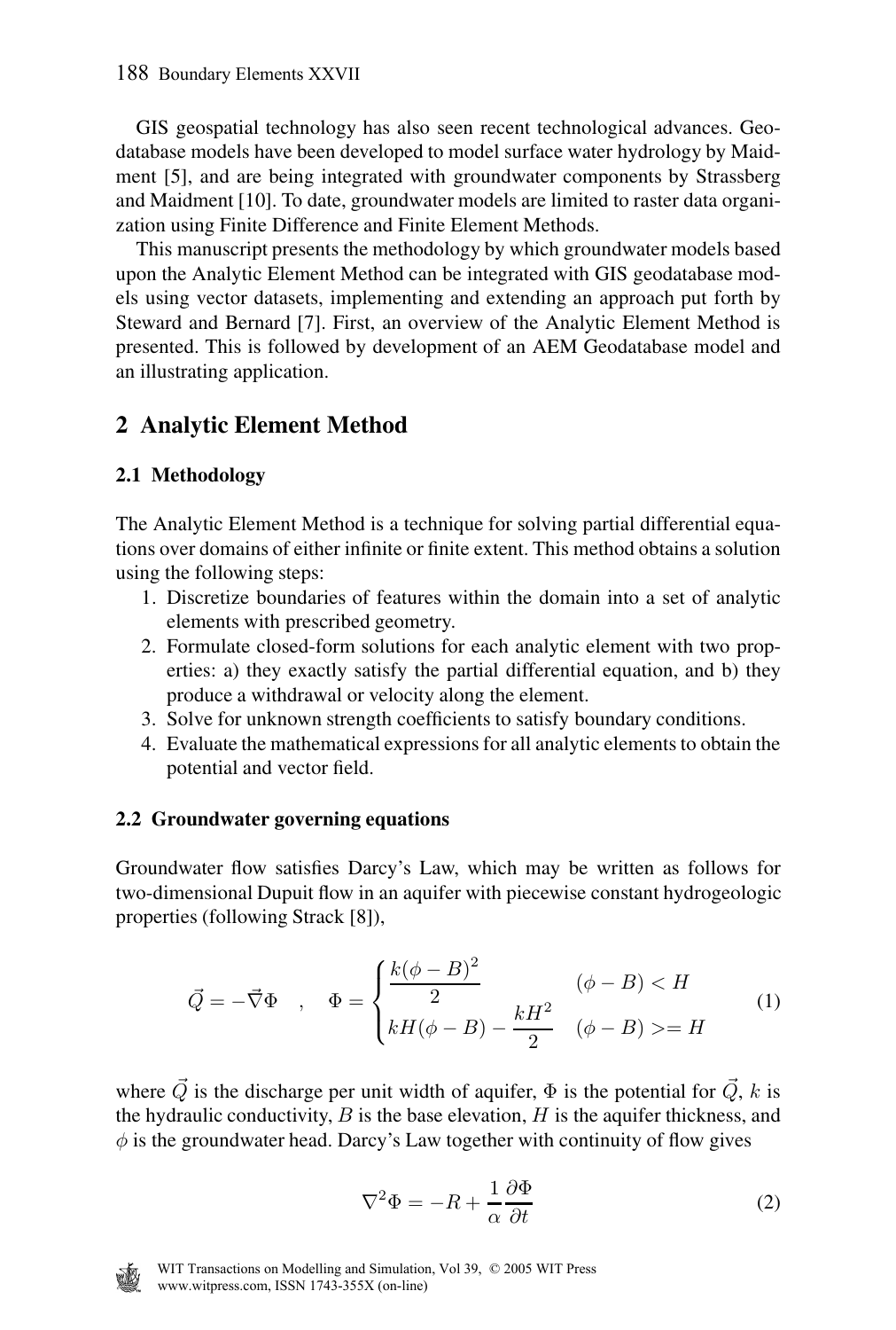where R is the specific discharge of recharge and  $\alpha$  is the aquifer diffusivity. For two-dimensional irrotational, divergence-free flow, this equation reduces to the Laplace Equation, which may be represented in complex form as

$$
\frac{\partial^2 \Omega}{\partial x^2} + \frac{\partial^2 \Omega}{\partial y^2} = 0 \quad , \quad \Omega = \Phi + i\Psi \tag{3}
$$

where  $\Omega$  is a complex potential with real part  $\Phi$  and an imaginary part equal to the stream function Ψ.

The Analytic Element Method in groundwater flow formulates a set of elements that exactly satisfies (2) or (3) and generates flow associated with the geometry of a particular hydrogeological feature (Strack [8, 9]; Haitjema [3]). The mathematical equations for all elements are superimposed to provide a comprehensive potential for groundwater flow within an aquifer. This comprehensive potential may be evaluated at any point to provide the flow rate and head using (1).

#### **2.3 AEM equations for steady two-dimensional flow**

Analytic elements have the geometry of points, lines and polygons. The simplest point element is obtained from the fundamental solution of the two-dimensional Laplace equation, (3);

$$
\Omega = \frac{1}{2\pi} \ln \left( z - z_0 \right) \tag{4}
$$

where  $z = x + iy$ . This point-sink element generates a vector field corresponding to a unit withdrawal of flux at  $z_0$ . The derivatives of (4) in the y-direction

$$
\Omega = \frac{1}{2\pi} \frac{1}{z - z_0} \tag{5a}
$$

and in the  $x$ -direction

$$
\Omega = \frac{1}{2\pi} \frac{1}{z - z_0} \tag{5b}
$$

generates point-doublet elements with vector fields associated with an infinite velocity at  $z_0$  aligned in the direction of differentiation.

Analytic elements with the geometry of lines may be obtained by integrating point elements along a line. This is done here for a straight line segment that lies along the x-axis from  $x = -L$  to  $x = L$  (Steward & Jin [6]). Integrating a distribution of point-sinks, (4), along this line

$$
\Omega = \int_{-L}^{L} S(\tilde{x}) \frac{1}{2\pi} \ln \left[ (x - \tilde{x}) + iy \right] d\tilde{x}
$$
 (6)

gives an analytic element that is called a line-sink (Strack, [8]) or a single layer. Integrating a distribution of point-doublets oriented perpendicular to the line, (5a),

$$
\Omega = \int_{-L}^{L} S(\tilde{x}) \frac{1}{2\pi} \frac{1}{(x - \tilde{x}) + iy} d\tilde{x}
$$
\n(7a)

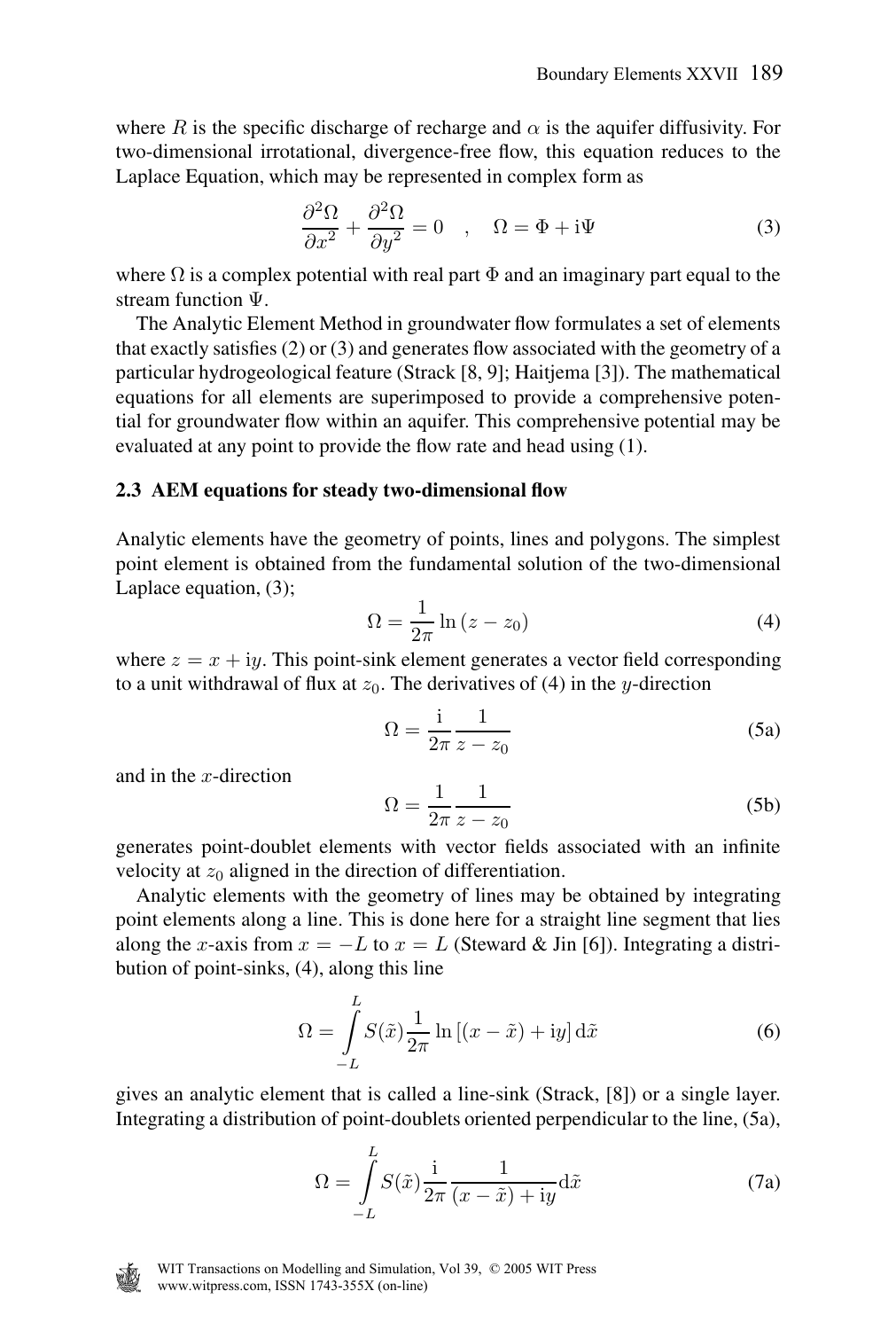gives a line-doublet (Strack, [8]) or a double layer. Integrating point-doublets oriented parallel to the line, (5b),

*L*

$$
\Omega = \int_{-L}^{L} S(\tilde{x}) \frac{1}{2\pi} \frac{1}{(x - \tilde{x}) + iy} d\tilde{x}
$$
 (7b)

gives a line-dipole (Strack, [8]). These line elements withdraw a flux along the line, (6), or generate a velocity perpendicular to, (7a), or parallel to, (7b) the line.

Analytic elements with the geometry of a polygon are obtained using a combination of mathematical equations within the polygon and one or more of the line elements (6), (7a), and (7b) along the boundary of the polygon. For example, an area-sink analytic element corresponding to a polygon over which a constant rate of recharge  $R_0$  occurs could me modeled using (following Strack [8])

$$
\Phi = \begin{cases}\n-R_0 \frac{x^2}{2} & z \in \text{polygon} \\
0 & z \notin \text{polygon}\n\end{cases}
$$
\n(8)

While this equation satisfies the governing equation (2), it generates jumps in both the potential and the velocity along the boundary of the polygon. Line-doublets, (7b), which create a jump in potential across a line, are placed on the boundary to counter the jump in potential in (8), thereby satisfying continuity of head. Linesinks, (6), which create a jump in the normal component of velocity across a line, are placed on the boundary to satisfy continuity of flow.

Similar area-heterogeneity analytic elements exist to reproduce the flow generated by polygons with distinctly different aquifer properties (hydraulic conductivity, base elevation and thickness) than the surrounding media (e.g., see Strack [8]). In this case, continuity of head and flow may be satisfied using line-doublets placed along the boundary.

There is a much easier methodology to obtain the mathematical expressions for analytic elements with the geometry of lines than direct integration of (6), (7a), and (7b). Following Strack [8, 9], the potential for a line-doublet has the following form,

$$
\Omega = \frac{1}{2\pi} S(z) \left[ \ln \frac{z+L}{z-L} + f(z) \right]
$$
\n(9)

where  $f$  is a polynomial function of  $z$ . Assuming the strength varies as a polynomial function of distance along the line element (Janković & Barnes [4])

$$
S(z) = \sum_{m=0}^{M} S_m \left(\frac{z}{L}\right)^m
$$
 (10)

gives

$$
\Omega = \frac{1}{2\pi} \sum_{m=0}^{M} S_m \left[ \left( \frac{z}{L} \right)^m \ln \frac{z+L}{z-L} + f_m(z) \right]
$$
(11)

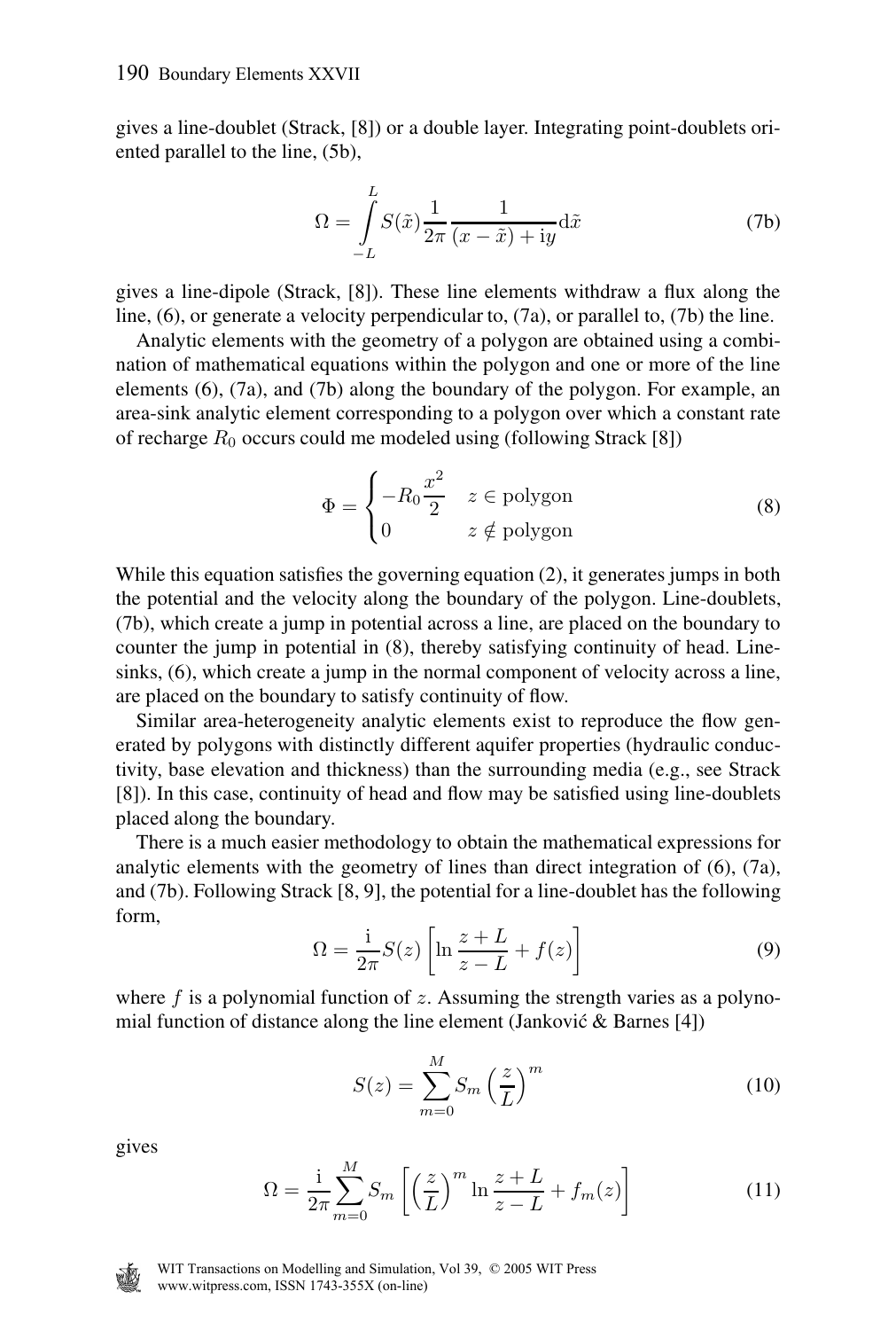The far-field correction terms  $f_m(z)$  associated with strength parameter  $S_m$  are chosen such that  $\Omega$  behaves like  $1/z$  or lower orders of z at infinity. This function may be obtained using the series expansion (from Abramowitz and Stegun [1])

$$
\ln \frac{z+L}{z-L} = \sum_{j=1}^{\infty} \frac{2}{2j-1} \left(\frac{z}{L}\right)^{-2j+1}
$$
 (12)

Thus,  $\Omega$  has the correct far-field behavior if

$$
f_m(z) = -\sum_{j=1}^{\frac{m+1}{2}} \frac{2}{2j-1} \left(\frac{z}{L}\right)^{m-2j+1}
$$
 (13)

which gives the general expression for an  $m<sup>th</sup>$ -order line-doublet

$$
\Omega = \frac{1}{2\pi} \sum_{m=0}^{M} S_m \left[ \left( \frac{z}{L} \right)^m \ln \frac{z+L}{z-L} - \sum_{j=1}^{\frac{m+1}{2}} \frac{2}{2j-1} \left( \frac{z}{L} \right)^{m-2j+1} \right]
$$
(14a)

At large distances from the element where  $(z/L)^m \ln[(z+L)/(z-L)]$  and  $f_m(z)$ cancel, the complex potential may be obtained from the higher-order terms in the series expansion

$$
\Omega = \frac{1}{2\pi} \sum_{m=0}^{M} S_m \sum_{j=\frac{m+3}{2}}^{\infty} \frac{2}{2j-1} \left(\frac{z}{L}\right)^{m-2j+1}
$$
(14b)

In practice, this series may be truncated after a few terms, with the number of terms required decreasing at larger distances  $|z|\gg L$  from the element.

The mathematical expression for a line-dipole may, of course, be obtained from (14) by dividing the expression by i. Mathematical expressions for line-sinks may be obtained by integrating the expression for a line-dipole with respect to  $z$ ,

$$
\Omega = -\frac{1}{2\pi} \int S(z) \left[ \ln \frac{z+L}{z-L} + f(z) \right] dz \tag{15}
$$

Following Strack [8], line-sinks may also be obtained using combinations of linedipoles with point-sinks, (4), placed at the ends of the lines.

#### **2.4 Associating hydrogeologic features with analytic elements**

A list of hydrogeologic features is presented in table 1. Each hydrogeologic feature has the geometry of a point, line or polygon. Likewise, each feature may be represented mathematically using the analytic elements presented earlier.

A groundwater system is composed of a set of aquifer layer through which water moves, which are separated by a set of aquitard layers which retard the movement of water. Heterogeneities have distinctly different aquifer properties  $(k, B \text{ and } H)$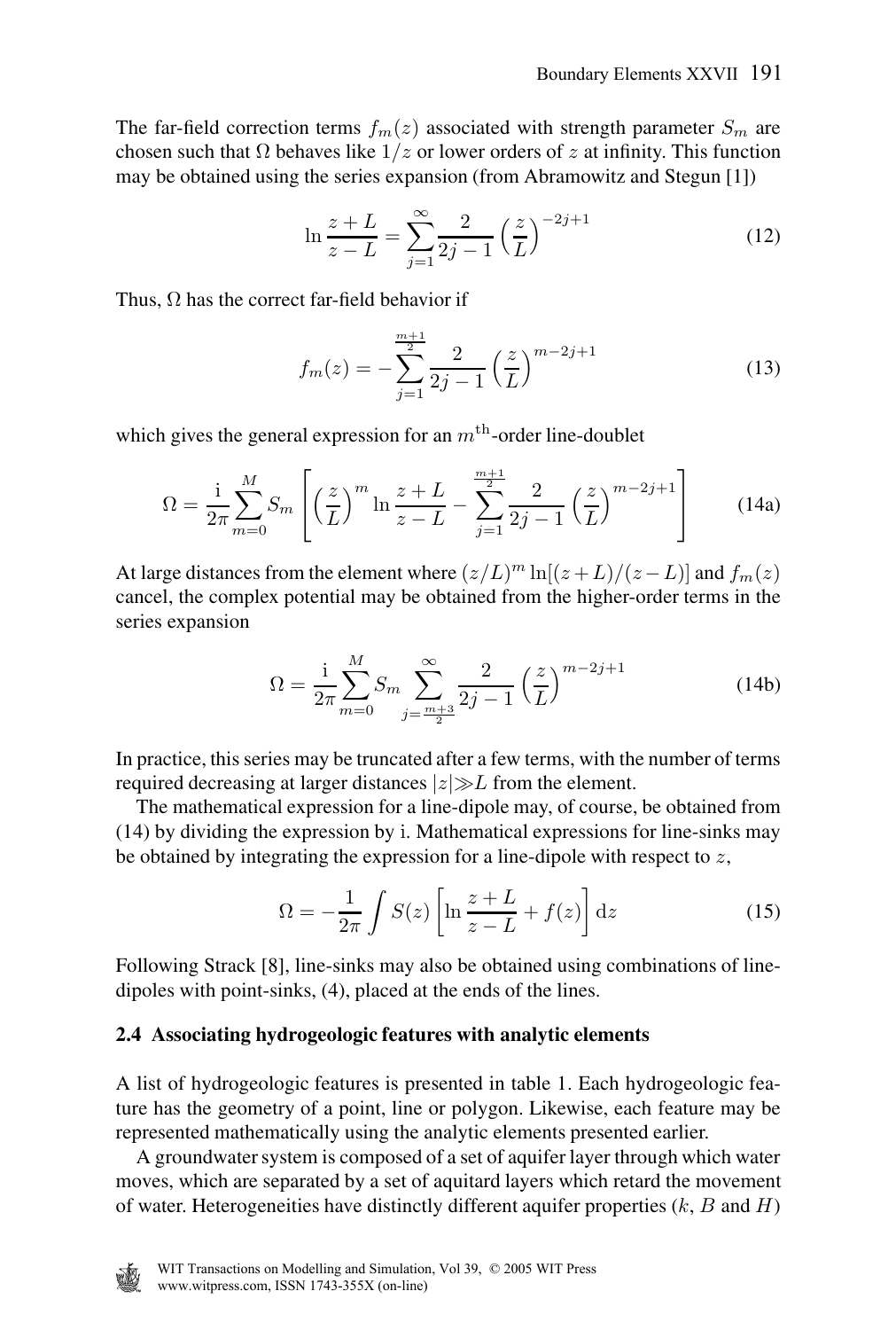| Hydrogeology              | Geometry | Mathematics                 |
|---------------------------|----------|-----------------------------|
| Aquifer or aquitard layer | polygon  |                             |
| Heterogeneity             | polygon  | area-heterogeneity          |
|                           | line     | line-doublet or line-dipole |
| Lake                      | polygon  | area-sink                   |
| Recharge                  | polygon  | area-sink                   |
| Regional interaction      | polygon  | Laurent series              |
| River                     | line     | line-sink                   |
| Well                      | point    | point-sink                  |

Table 1: Components of analytic elements in groundwater.

from the rest of the layer and may have the geometry of a polygon or, in the limit of very thin features, of a line. Lakes and recharge zones are shaped like polygons; narrow rivers lie along lines; and wells lie at points. Regional interactions outside the local area of interest may be modeled using a Laurent series. Heterogeneities, lakes, recharge, regional interaction, rivers and wells are all associated with the aquifer or aquitard layer in which it resides.

# **3 AEM Geodatabase Model**

The Analytic Element Method naturally associates a mathematical representation of groundwater flow with vector representation of hydrogeologic features using points, lines and polygons (Steward and Bernard [7]). This natural association is exploited here to organize a GIS geodatabase model for the Analytic Element Method in ArcGIS. Python scripts have been developed to automate creation of and visualization of groundwater models using this geodatabase structure. These scripts utilize the groundwater model MLAEM (Multi-Layer Analytic Element Model).

An overview of the AEM geodatabase model is illustrated using the Unified Modeling Language (UML) in figure 1. Following Zeiler [11] and Arctur & Zeiler [2], each box represents a Feature Class (with geometry) or Object Class (without geometry). Relationship classes between feature and objects classes are documented by lines in the UML diagram, which each represent aggregation  $(\_\_\!\!\!\!\_\_ \backslash)$ , generalization  $(\_\!\!\!\!\_\_ \backslash)$ , association  $(\_\!\!\!\!\_\_ \backslash)$ , or a link to a comment box ( $\equiv$ ). Relationships indicate multiplicities using numbers at the end of each line.

The AEM Geodatabase structure parallels the structure provided within the ArcHydro GIS Geodatabase (Maidment [5]; Strassberg & Maidment [10]), with two major feature datasets related to hydrogeology and modeling. The AEM Geodatabase is, however, different from previous efforts in that this geodatabase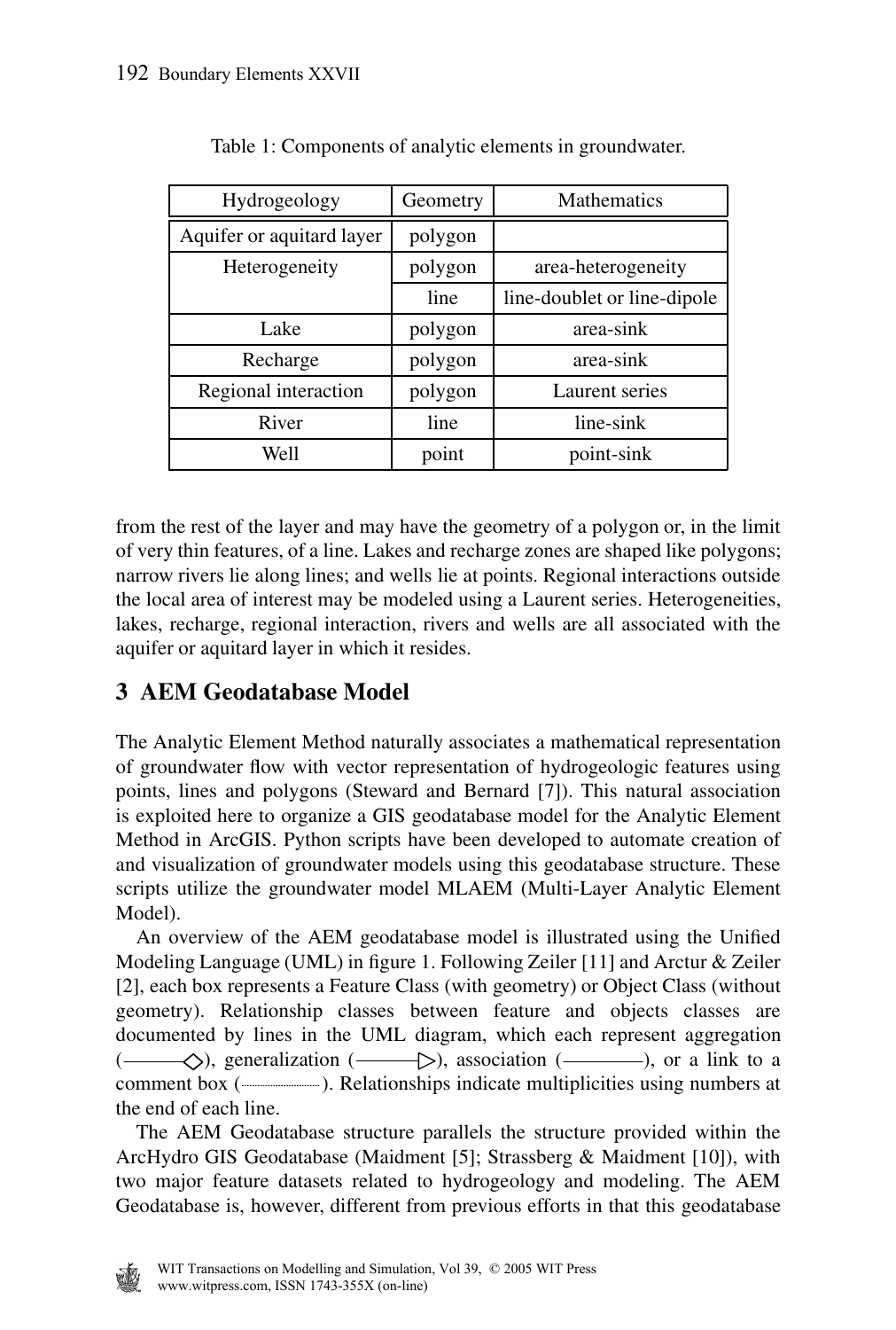

Figure 1: The Analytic Element Geodatabase.

provides a direct link between hydrogeologic vector data and the Analytic Element Method. Each hydrogeology feature is associated with an aquifer layer, a set of boundary conditions, and an analytic element mathematical representation. A groundwater model contains a collection of analytic elements and specifications for model output. While links to groundwater modeling techniques based upon the finite difference and finite element methods are identified, these links have not yet been developed.

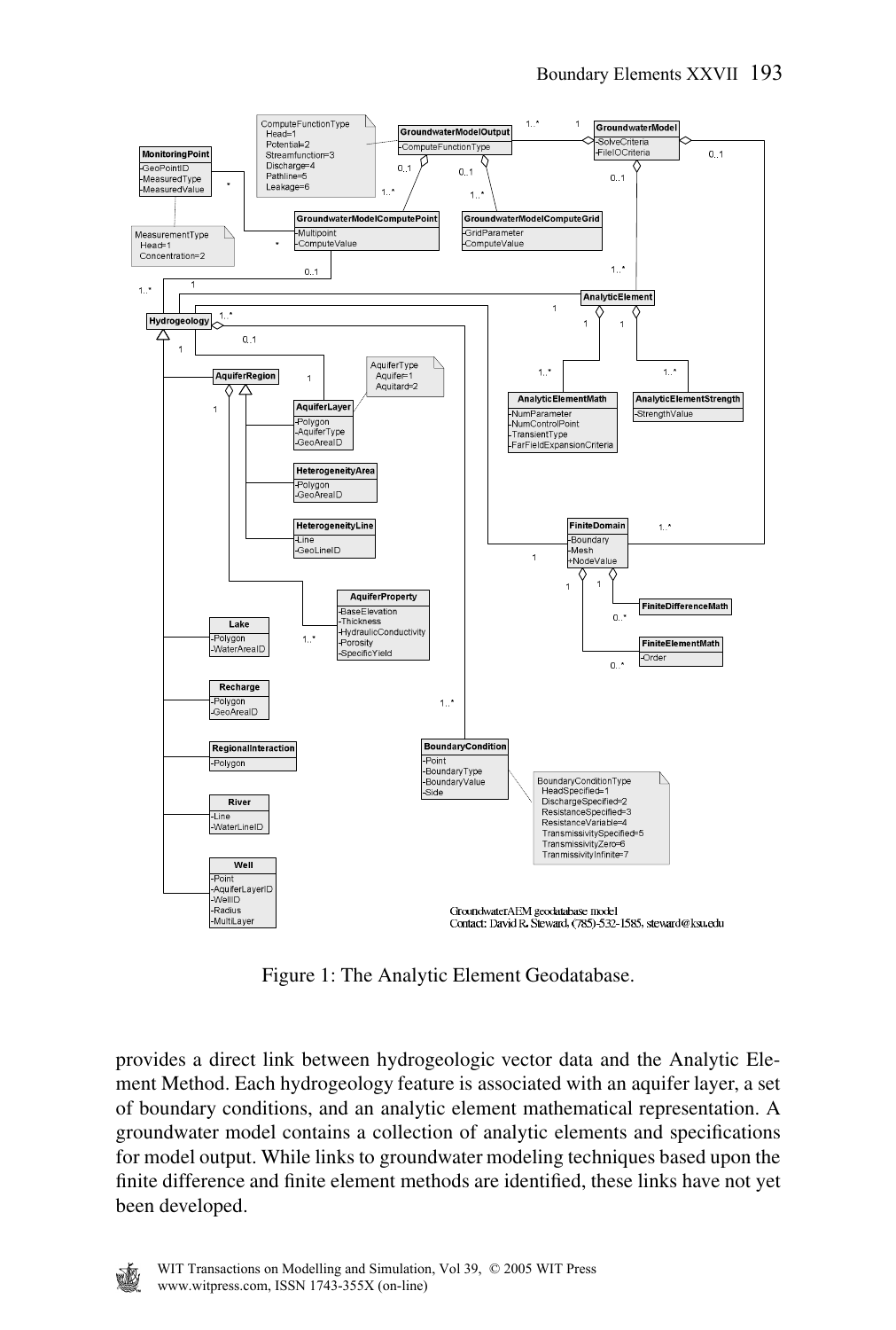# **4 Application**

An example is presented here to illustrate the results obtained using the AEM geodatabase in figure 1 with the groundwater model MLAEM. Model results, in figure 2 are shown near wells for the city of Manhattan, KS (white dots). These wells are located near the confluence of the Big Blue and Kansas Rivers (white lines). Groundwater is illustrated using shaded contours with constant elevation.



Figure 2: AEM model results.

This model was constructed by first loading the AEM Geodatabase model using GIS data from DASC (www.kgs.ukans.edu), which is the FGDC (Federal Geographic Data Committee) clearinghouse for the state of Kansas. Python scripts were then utilized to export the GIS data into an input format for MLAEM, which implements the AEM mathematical representation presented earlier. Output from MLAEM were then imported to ArcGIS, which provides visualization and spatial analysis capabilities.

# **5 Conclusions**

The Analytic Element Method provides a means to solve a set of governing equations - (2) and (3) - in an infinite domain. This technique is based upon formulating analytic elements that represent flow associated with points  $- (4)$ ,  $(5a)$  or  $(5b)$  lines  $- (6)$ ,  $(7a)$  or  $(7b)$  - and polygons  $- (8)$ . A means of easily obtain closed-form solutions for line integrals is also presented in (14). Each of these analytic element may be utilized in modeling specific types of hydrological feature, as shown in table 1.

An AEM geodatabase model is presented in figure 1 that organizes hydrogeologic data in a format directly related to the AEM representation of groundwa-